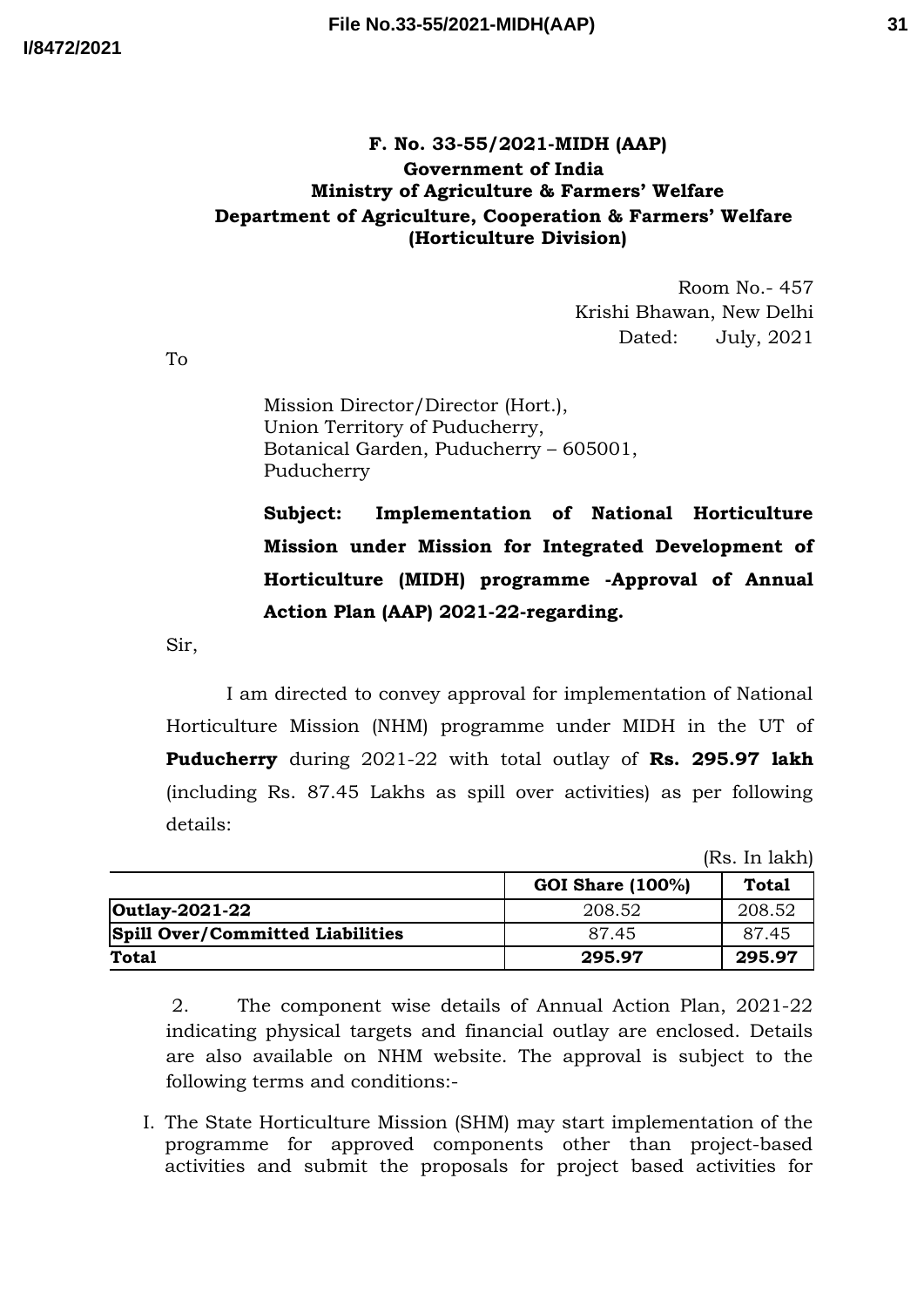approval of Empowered Committee of MIDH.

- II. For the project based activities, for which powers have been delegated to State Level Executive Committee (SLEC), the minutes of SLEC meeting wherein projects are approved may be furnished to this Department along with details of beneficiaries, location, bank loan, etc. to facilitate release of funds.
- III.Expenditure on approved activities must be in conformity with the cost norms laid down in the operational guidelines of the scheme.
- IV.SHM should make advance arrangements for availability of planting material for the ensuing season from the nurseries accredited/certified by NHB and/or licensed by respective State Government and departmental nurseries. SHM should also ensure that seeds are procured from Central/State seed organisations/PSUs including NAFED as far as possible.
- V. SHM should have a mechanism in place for the proper verification and distribution of planting material/seeds. Sourcing of planting material/seeds from NHB accredited/certified nurseries, nurseries licensed by State Governments, departmental nurseries, ICAR Institutes, SAUs, KVKs and Central/State government agencies should be given priority. Area Expansion shall be restricted to availability of planting material from accredited/licensed nurseries and certified seed and planting material**.**
- VI.Selection of Agencies/Service providers for implementation of different components and activities of the approved AAP should be done at the SHM level through competitive bidding in an open and transparent manner.
- VII.The creation of water harvesting structure should be implemented in conjunction with Mahatma Gandhi National Rural Employment Guarantee Scheme (MNREGA) wherever feasible and should be compulsorily linked with the new area expansion and micro-irrigation programmes.
- VIII.The programme for protected cultivation and lining of community tanks/ponds should be taken up in close coordination with the Precision Farming Development Centre (PFDC) in the State.
- IX.Organic farming should be linked to certification by designated agencies. No separate funds will be provided for adoption of organic farming alone. Arrangements should also be made by the SHM or concerned agency for marketing of organic produce.
- X.IPM measures should be need based and are to be taken after clearly identifying the problem of pests/disease in the clusters. INM measures are to be adopted in the clusters to correct soil deficiency and reduce excessive dependence on chemical fertilizers.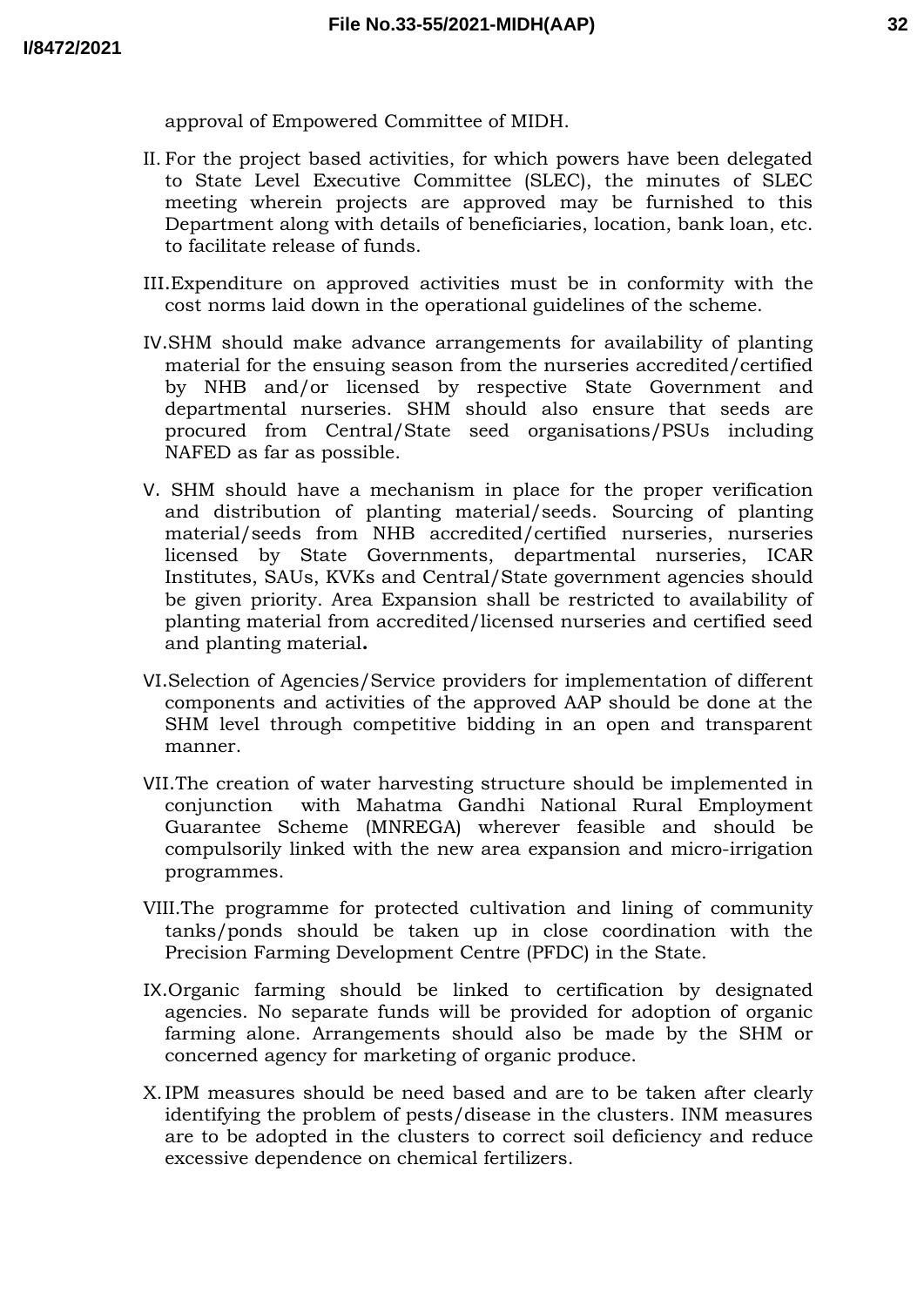- XI.Protected Cultivation of vegetables should be promoted under NHM in clusters around major cities/metros. These clusters may be provided with other infrastructural facilities like pre-cooling units, cold storages, reefer vans, vending carts etc. and marketing arrangements may be tied up by linking with cooperatives/private retail chains like SAFAL, farmer markets.
- XII.More focus is to be given on enhancing productivity of horticulture crops for the holistic development supported with infrastructure for Pre- and Post- Harvest Management and Marketing.
- XIII.To improve the productivity of existing old and senile orchards, there is need to identify gaps and revise the existing strategy for achieving the desired results. A proper mechanism needs to be devised to disseminate technology and train farmers on rejuvenation technology. Exposure visit of farmers should be organized to those institutes/places where rejuvenation technology has been developed and also adopted by the farmers. Chief Consultants under NHM will visit the State and discuss this matter with the SHM.
- XIV.For implementation of horticulture mechanization, PHM, marketing and mobile/primary processing activities, SHM should make efforts to organize self-help groups, farmers' interest groups, growers association etc. at local level and also involve Panchayats, Cooperatives, Producers Company etc. Efforts should also be made for buy back arrangements of the horticulture produce. In this regard, SHM is to play pro-active role and should appoint one senior level officer as nodal officer and make him responsible for these components.
- XV.**SHM should separately submit the details of district wise area covered under Exotic and Niche fruit crops.**
- XVI.**Efforts should be made for setting up of crop specific FPOs for exotic and niche crops.**
- XVII.**Supply chain projects should be submitted at the earliest to this Department along with recommendations of SLEC. Other such pending proposals of previous year, if any, should also be sent within 30 days with necessary compliance.**
- XVIII.**Village specific plans must be prepared for village selected under Indo-Israel Village of Excellence (IIVoE) program and shared with this Department latest by 31st August, 2021.**
- XIX.While implementing the NHM programme, convergence and synergy should be ensured with the other schemes like Micro Irrigation, RKVY, PKVY, MNREGS, National Mission on Medicinal Plants, AEZs of APEDA, Tribal Sub Plan, Mega Food Parks of Ministry of Food Processing Industries, Watershed Development Programmes, BRGF and Schemes of the State Government.

XX.SHM should involve State Agricultural University and ICAR Institutes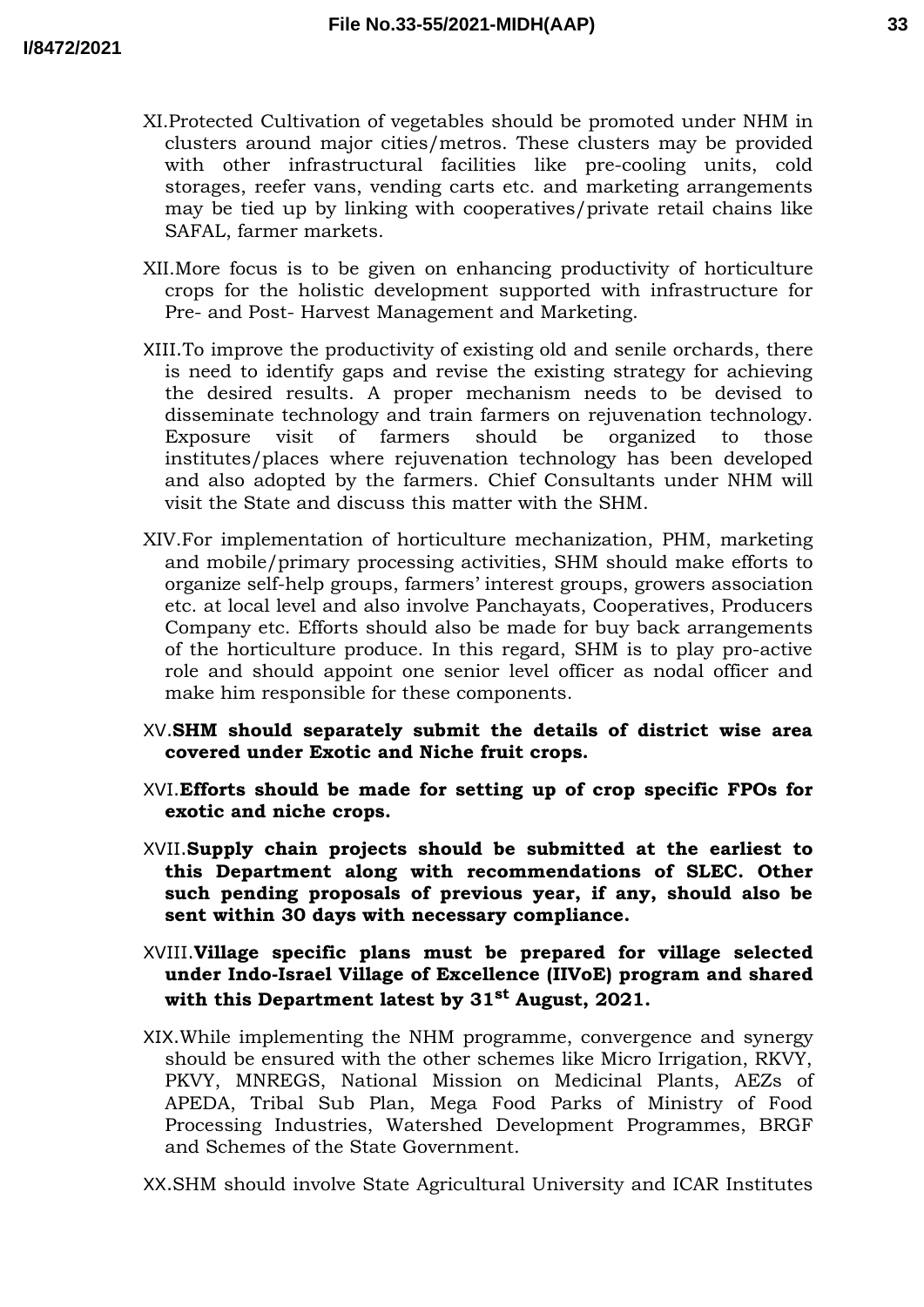in the State for the extension activities under NHM.

- XXI.SHM shall document the Annual Report and Success Stories and furnish them to DAC&FW.
- XXII.The SHM should also conduct Impact Evaluation Study through independent organization of repute in the State.
- XXIII.The Audited Statement of Accounts (ASA) for 2019-20 and Utilization Certificate for 2020-21, if not submitted so far, should be furnished to facilitate release of funds during 2021-22.
- XXIV.According to the provisions of the Fiscal Responsibilities and Budget Management (FRBM) Act, 2003 and Rules thereof, regular feedback from the implementing agencies on the physical and financial progress of the activities is necessary for periodical review.
- XXV.State should comply the new guidelines for monitoring and utilization of released funds issued by Department of Expenditure, Ministry of Finance, Government of India communicated vide this Department letter no 18-3/2020-MIDH dated 27.4.2021.
- XXVI.The monthly physical and financial progress may be posted on the website www.midh.gov.in by the  $5<sup>th</sup>$  of every month and certified hard copy be furnished to this Department by the  $10<sup>th</sup>$  of every month following the month under report. Status of project based proposals need also to be uploaded on NHM website.
- XXVII.Expenditure reported in the Utilization Certificate should match with the progress reported in HORTNET/DBT portal and will be used to consider the request from State for release of funds.
- XXVIII.SHM should ensure that all capacity building programs should be as per Qualification Pack (QP) of ASCI and only needs to be run in ASCI accredited training Institutes. Required entry of achievement needs to be done on Skill India portal.
- XXIX.It may be noted that the release of funds would be subject to the furnishing of requisite information as mentioned above. In addition to that, a mid-term review would be undertaken at appropriate time.

3. In view of the directions of Department of Expenditure, Government of India, SHM is requested to restrict the expenditure under Mission Management activities to bare minimum and need based only.

4. No purchase of vehicles and construction of buildings (except those approved under project based activities) are permitted from the funds of MIDH.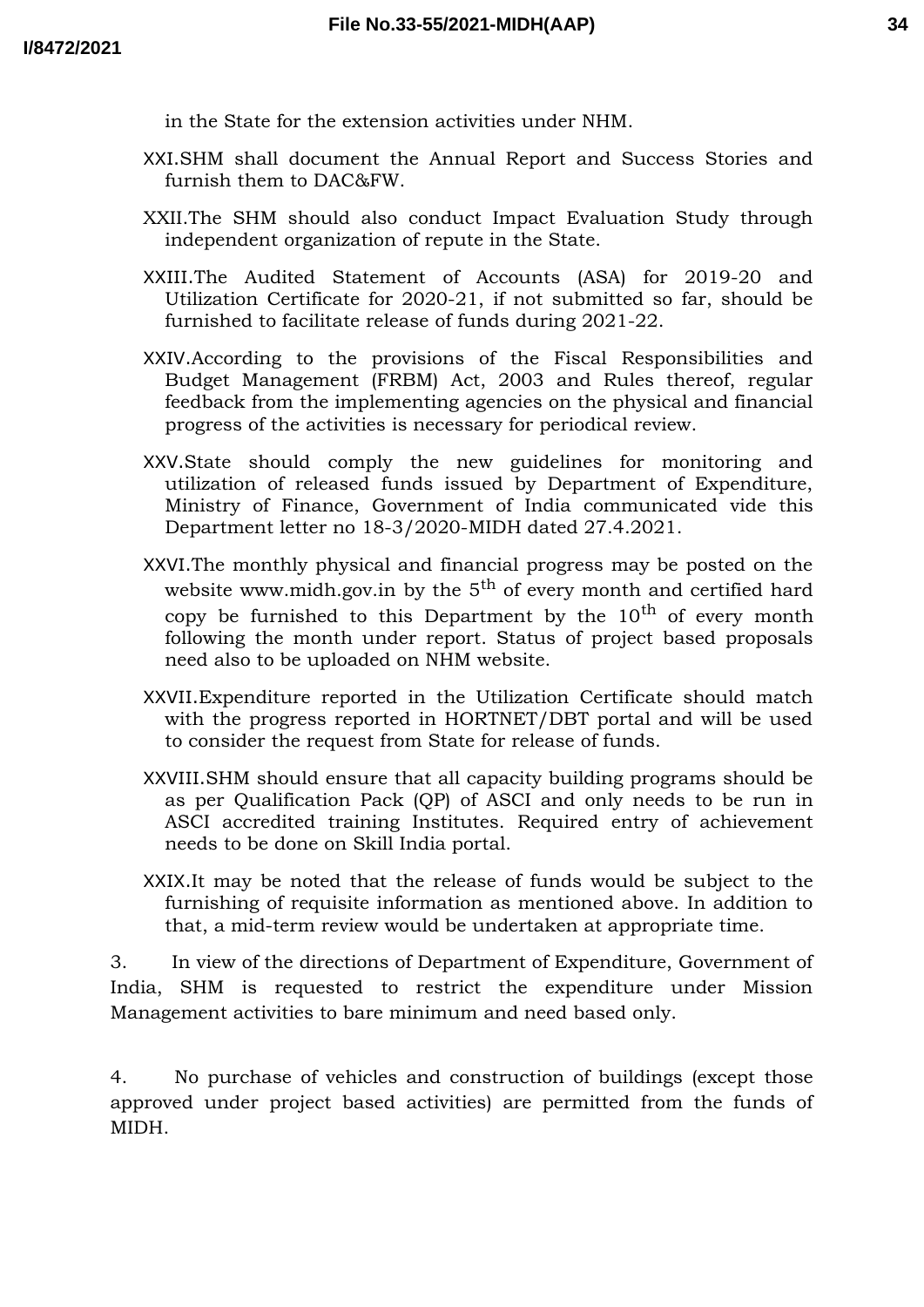5. All spill over activities should be completed by **31.8.2021** positively.

6. Continuation of MIDH scheme beyond **31.7.2021** is under consideration and the revised cost norms would be shared after approval. Subsequently, SHM may consider to revise their AAP in line with the revised cost norms and components approved for the scheme.

7. Approval of AAP may be reviewed /revised at any point of time depending upon availability of budgetary resources in view of prevailing situation due to COVID 19.

Yours faithfully,

Encl: as above

(Harit Kumar Shakya) Under Secretary to Government of India Tel: 011-23388795 haritk.shakya@nic.in

Copy to:

1 Tech. Dir.(NIC) for uploading

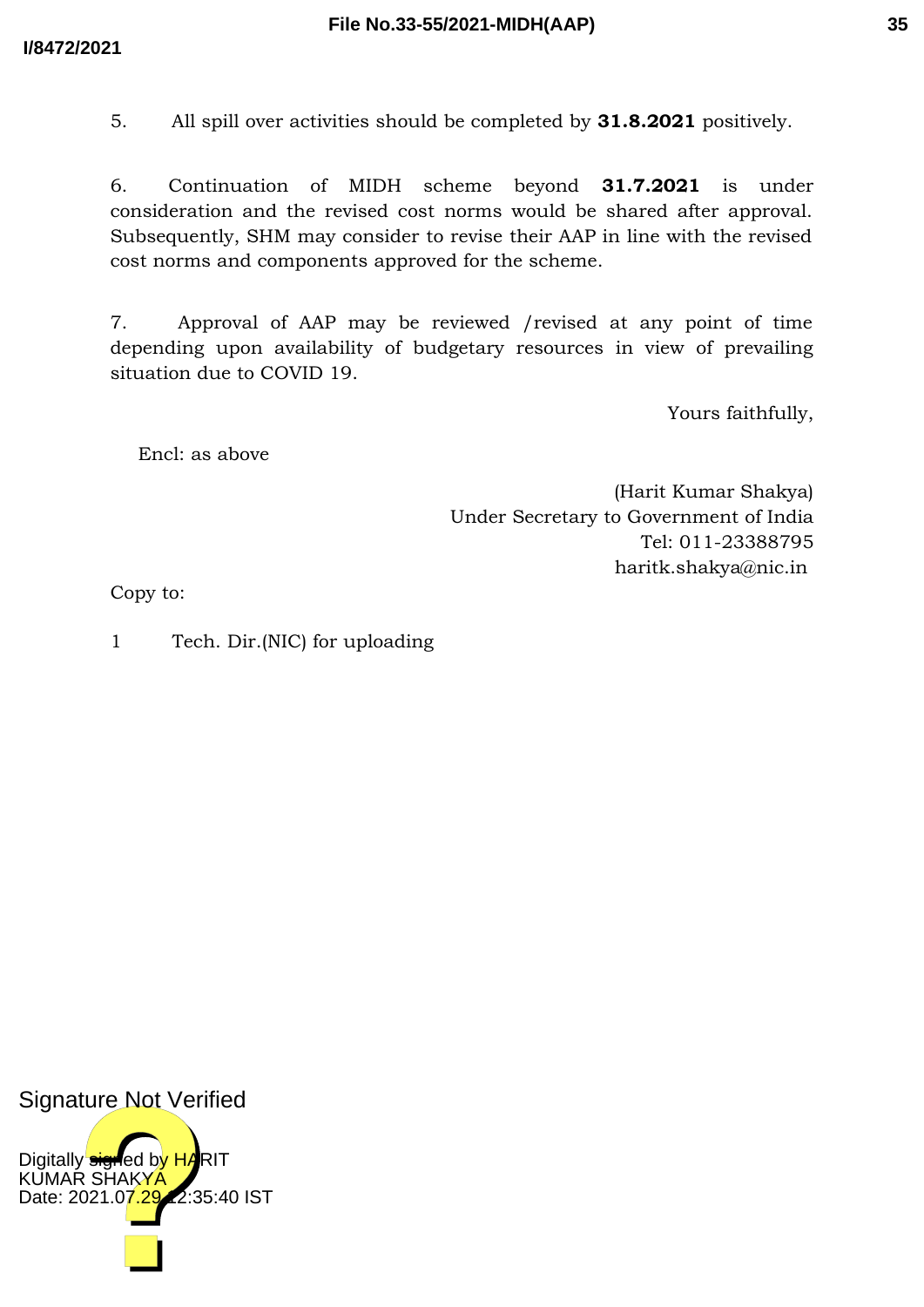|                |                                                      |                                                  | Annual Action Plan of Puducherry, 2021-22                                                                                                                                                                                                                                                                   |                   |                |                   |                |                |
|----------------|------------------------------------------------------|--------------------------------------------------|-------------------------------------------------------------------------------------------------------------------------------------------------------------------------------------------------------------------------------------------------------------------------------------------------------------|-------------------|----------------|-------------------|----------------|----------------|
|                |                                                      |                                                  | Action Plan 2021-22                                                                                                                                                                                                                                                                                         |                   |                |                   |                | (Rs. in Lakhs) |
|                |                                                      |                                                  |                                                                                                                                                                                                                                                                                                             | AAP 2020-21       |                | <b>Spill Over</b> |                |                |
| S. No          | <b>Activity</b>                                      | <b>Maximum</b><br>permissible<br>cost            | <b>Pattern of Assistance</b>                                                                                                                                                                                                                                                                                | <b>Phy Target</b> | Fin.<br>Outlay | <b>Phy Target</b> | Fin.<br>Outlay | <b>Remarks</b> |
| $\mathbf{1}$   | $\overline{2}$                                       | 3                                                | $\overline{\mathbf{4}}$                                                                                                                                                                                                                                                                                     |                   | 6              |                   | 6              |                |
| $\mathbf{I}$   | Plantation Infrastructure and Development            |                                                  |                                                                                                                                                                                                                                                                                                             |                   |                |                   |                |                |
| $\mathbf{1}$   | <b>Production of planting material Public Sector</b> |                                                  |                                                                                                                                                                                                                                                                                                             |                   |                |                   |                |                |
|                | Sub-total Planting material                          |                                                  |                                                                                                                                                                                                                                                                                                             | 0.00              | 0.00           | 0.00              | 0.00           |                |
| $\overline{2}$ | Establishment of new gardens / Area Expansion        |                                                  |                                                                                                                                                                                                                                                                                                             |                   |                |                   |                |                |
|                |                                                      |                                                  | Fruit crops other than cost intensive crops using normal spacing (For a maximum area of 4 ha per beneficiary)                                                                                                                                                                                               |                   |                |                   |                |                |
|                | <b>Fruits - Perennials</b>                           |                                                  |                                                                                                                                                                                                                                                                                                             |                   |                |                   |                |                |
|                | (a) Cost intensive crops                             |                                                  |                                                                                                                                                                                                                                                                                                             |                   |                |                   |                |                |
|                |                                                      | Fruit crops like Grape, Kiwi, Passion fruit etc. |                                                                                                                                                                                                                                                                                                             |                   |                |                   |                |                |
|                | b) Without integration                               | Rs. 1.25 lakh/ha                                 | Maximum of Rs. 0.50 lakh/ha (40% of cost) for<br>meeting the expenditure on planting material and<br>cost of INM/IPM in three installments of<br>60:20:20 subject to survival rate of 75% in 2nd                                                                                                            |                   | 0.00           |                   | 0.00           |                |
|                |                                                      |                                                  | year and 90% in 3rd year. For (a) and (b)<br>above, in the case of TSP areas, Andaman &<br>Nicobar and Lakshadweep Islands, assistance<br>will be @ 50% of cost.                                                                                                                                            |                   |                |                   |                |                |
|                | Dragon Fruit                                         |                                                  |                                                                                                                                                                                                                                                                                                             | 0.5               | 0.15           |                   |                |                |
|                | Fig                                                  |                                                  |                                                                                                                                                                                                                                                                                                             | 5.0               | 0.76           |                   |                |                |
|                | Sub total                                            |                                                  |                                                                                                                                                                                                                                                                                                             | 5.5               | 0.9            | 0.0 <sub>l</sub>  | 0.0            |                |
|                | Maintenance without Integration                      |                                                  |                                                                                                                                                                                                                                                                                                             |                   |                |                   |                |                |
|                | 1st Year                                             |                                                  |                                                                                                                                                                                                                                                                                                             |                   | 0.00           |                   | 0.00           |                |
|                | 2nd Year                                             |                                                  |                                                                                                                                                                                                                                                                                                             |                   | 0.00           |                   | 0.00           |                |
|                | Sub total maintainance                               |                                                  |                                                                                                                                                                                                                                                                                                             | $\Omega$          | $\Omega$       | $\Omega$          | $\Omega$       |                |
|                | iii) Banana (sucker)                                 |                                                  |                                                                                                                                                                                                                                                                                                             |                   |                |                   |                |                |
|                | Integrated<br>la)<br>with drip irrigation.           | package Rs. 2.00 lakh/ha                         | Maximum of Rs. 0.80 lakh/ha (40% of the cost)<br>for meeting expenditure on planting material, drip<br>irrigation and cost of material for INM/IPM, in 2<br>installments (75:25).                                                                                                                           |                   | 0.00           |                   | 0.00           |                |
|                | b) Without integration                               | Rs.87,500/ha                                     | Maximum of Rs. 0.35 lakh/ha (40% of cost) for<br>meeting the expenditure on planting material and<br>cost of INM/IPM in 2 installments (75:25). For<br>(a) and (b) above, in the case of TSP areas,<br>Andaman & Nicobar and Lakshadweep Islands,<br>assistance will be @ 50% of cost in 2<br>installments. | 60                | 11.70          | 50.00             | 9.75           |                |
|                |                                                      | Sub total                                        |                                                                                                                                                                                                                                                                                                             | 60                | 11.70          | 50.00             | 9.75           |                |
|                | Maintenance without Integration                      |                                                  |                                                                                                                                                                                                                                                                                                             |                   |                |                   |                |                |
|                | 1st Year                                             |                                                  |                                                                                                                                                                                                                                                                                                             | 100               | 6.50           |                   |                |                |
|                |                                                      | Sub total maintainance                           |                                                                                                                                                                                                                                                                                                             | 100               | 6.50           | 0                 | 0.00           |                |
|                | v) Banana (TC)                                       |                                                  |                                                                                                                                                                                                                                                                                                             |                   |                |                   |                |                |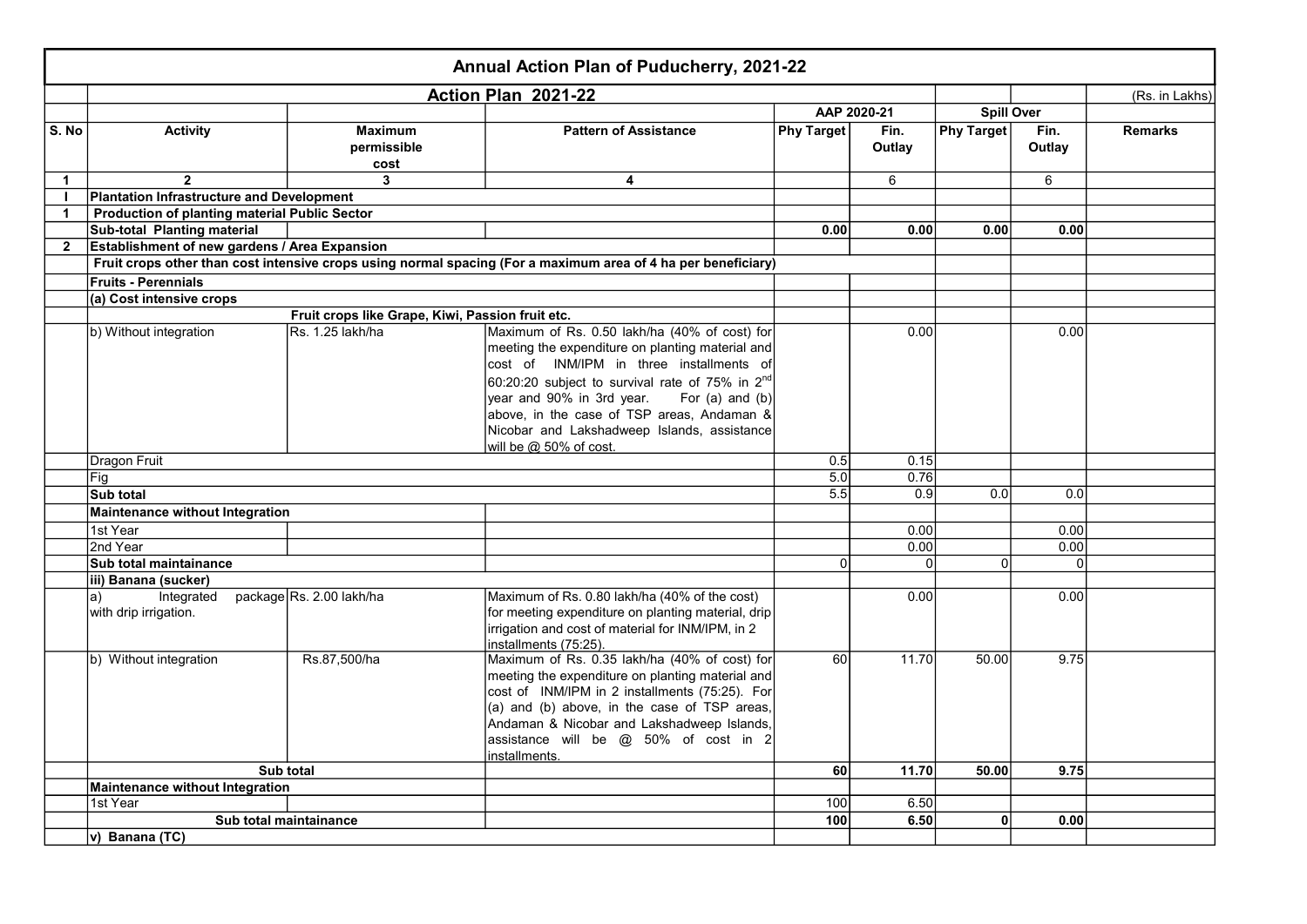| Integrated package with drip<br>Rs. 3.00 lakh/ha<br>la)                           | Maximum of Rs. 1.20 lakh/ha (40 % of cost) for     |                | 0.00 |    | 0.00 |  |
|-----------------------------------------------------------------------------------|----------------------------------------------------|----------------|------|----|------|--|
| irrigation.                                                                       | meeting the expenditure on planting material and   |                |      |    |      |  |
|                                                                                   | cost of material for drip system, INM/IPM etc., in |                |      |    |      |  |
|                                                                                   | 2 installments (75:25).                            |                |      |    |      |  |
| Rs. 1.25 lakh/ha.<br>b) Without integration                                       | Max. of Rs. 0.50 lakh per ha, (40% of cost) for    | 3              | 0.95 |    | 0.00 |  |
|                                                                                   | meeting the expenditure on planting material and   |                |      |    |      |  |
|                                                                                   | cost of INM/IPM in 2 installments (75:25).         |                |      |    |      |  |
|                                                                                   | For (a) and (b) above, in the case of TSP areas,   |                |      |    |      |  |
|                                                                                   | Andaman & Nicobar and Lakshadweep Islands,         |                |      |    |      |  |
|                                                                                   | assistance will be $@$ 50% of cost in 2            |                |      |    |      |  |
|                                                                                   | installments (75:25).                              |                |      |    |      |  |
|                                                                                   |                                                    |                |      |    |      |  |
| Sub total                                                                         |                                                    | 3              | 0.95 | 0  | 0.00 |  |
| Maintenance without Integration                                                   |                                                    |                |      |    |      |  |
| 1st Year                                                                          |                                                    |                | 0.11 |    | 0.00 |  |
| Sub total maintainance                                                            |                                                    | 1.00           | 0.11 |    | 0.00 |  |
| vii) Papaya                                                                       |                                                    |                |      |    |      |  |
| a) Integrated package with drip<br>Rs. 2.00 lakh/ha.                              | Maximum of Rs. 0.80 lakh/ha (40% of the cost)      |                | 0.00 |    | 0.00 |  |
| irrigation.                                                                       | for meeting expenditure on planting material, drip |                |      |    |      |  |
|                                                                                   | irrigation and cost of material for INM/IPM, in 2  |                |      |    |      |  |
|                                                                                   | installments (75:25).                              |                |      |    |      |  |
| Rs. 60,000/ha<br>b) Without integration                                           | Maximum of Rs. 0.30 lakh/ha (50 % of cost) for     | 2.0            | 0.45 |    | 0.00 |  |
|                                                                                   | meeting the expenditure on planting material and   |                |      |    |      |  |
|                                                                                   | cost of INM/IPM in 2 installments (75:25).         |                |      |    |      |  |
|                                                                                   |                                                    |                |      |    |      |  |
|                                                                                   | For (a) and (b) above, in the case of NE and       |                |      |    |      |  |
|                                                                                   | Himalayan States, TSP areas, Andaman &             |                |      |    |      |  |
|                                                                                   | Nicobar and Lakshadweep Islands, assistance        |                |      |    |      |  |
|                                                                                   | will be @ 50% of cost in 2 installments (75:25).   |                |      |    |      |  |
| Sub total                                                                         |                                                    | 2 <sup>1</sup> | 0.45 | 0  | 0.00 |  |
| Maintenance without Integration                                                   |                                                    |                |      |    |      |  |
| 1st Year                                                                          |                                                    |                | 0.08 |    | 0.00 |  |
| Sub total maintainance                                                            |                                                    |                | 0.08 | ΩI | 0.00 |  |
| ix) High density planting (mango, guava, litchi, pomegranate, apple, citrus etc). |                                                    |                |      |    |      |  |
| a) Integrated package with drip<br>Rs. 1.50 lakh /ha                              | Maximum of Rs. 0.60 lakh per ha. (40% of cost)     |                | 0.00 |    | 0.00 |  |
| <i>irrigation</i>                                                                 | for meeting the expenditure on planting material,  |                |      |    |      |  |
|                                                                                   | cost of drip system, INM/IPM, canopy               |                |      |    |      |  |
|                                                                                   | management etc., in 3 installments of 60:20:20     |                |      |    |      |  |
|                                                                                   | subject to survival rate of 75% in 2nd year and    |                |      |    |      |  |
|                                                                                   | 90% in 3 <sup>rd</sup> year).                      |                |      |    |      |  |
| Rs. 1.00 lakh/ha.<br>b) Without Integration.                                      | Maximum of Rs. 0.40 lakh/ha (40% of the cost)      | 3.0            | 0.72 |    | 0.00 |  |
|                                                                                   | for meeting the expenditure on planting material   |                |      |    |      |  |
|                                                                                   | and cost of INM/IPM in 3 installments              |                |      |    |      |  |
|                                                                                   | $(60:20:20)$ .                                     |                |      |    |      |  |
|                                                                                   | For (a) and (b) above, in the case of TSP areas,   |                |      |    |      |  |
|                                                                                   | Andaman & Nicobar and Lakshadweep Islands,         |                |      |    |      |  |
|                                                                                   | assistance will be $@$ 50% of cost in 3            |                |      |    |      |  |
|                                                                                   | installments of 60:20:20 subject to survival rate  |                |      |    |      |  |
|                                                                                   | of 75% in 2nd year and 90% in 3rd year)            |                |      |    |      |  |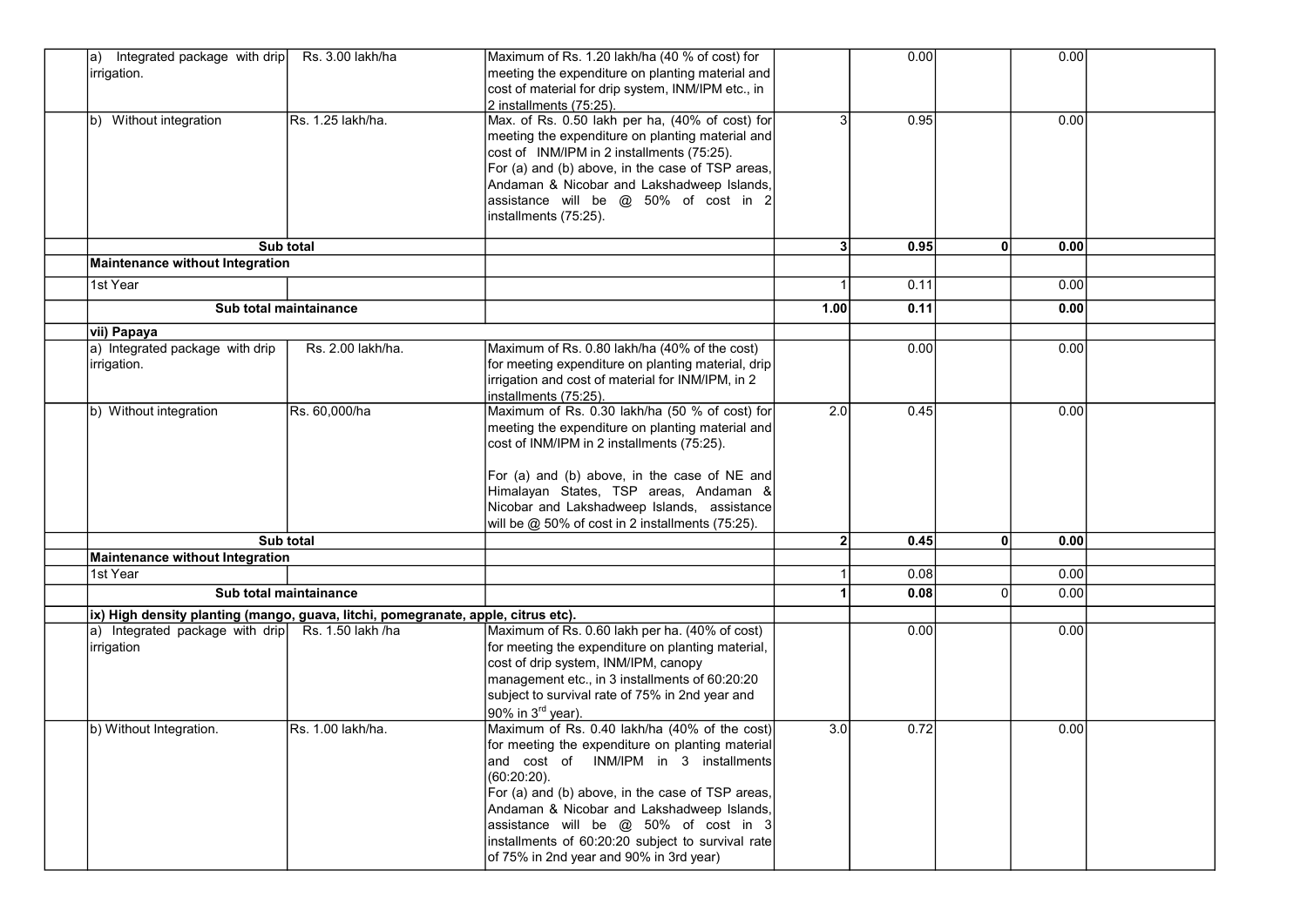|   | Sub total                                                            |                  |                                                                                                                                                                                                                                                                                                                                             | 3 <sup>1</sup> | 0.72         | $\mathbf{0}$ | 0.00  |  |
|---|----------------------------------------------------------------------|------------------|---------------------------------------------------------------------------------------------------------------------------------------------------------------------------------------------------------------------------------------------------------------------------------------------------------------------------------------------|----------------|--------------|--------------|-------|--|
|   | <b>Maintenance without Integration</b>                               |                  |                                                                                                                                                                                                                                                                                                                                             |                |              |              |       |  |
|   | 1st Year                                                             |                  |                                                                                                                                                                                                                                                                                                                                             |                |              |              |       |  |
|   |                                                                      |                  |                                                                                                                                                                                                                                                                                                                                             |                | 0.00         |              | 0.00  |  |
|   | 2nd Year                                                             |                  |                                                                                                                                                                                                                                                                                                                                             |                |              |              |       |  |
|   |                                                                      |                  |                                                                                                                                                                                                                                                                                                                                             |                | 0.00         |              | 0.00  |  |
|   | Sub total maintainance                                               |                  |                                                                                                                                                                                                                                                                                                                                             | 0.00           | 0.00         | 0.00         | 0.00  |  |
|   | (b) Fruit crops other than cost intensive crops using normal spacing |                  |                                                                                                                                                                                                                                                                                                                                             |                |              |              |       |  |
|   | a) Integrated package with drip<br>irrigation                        | Rs. 1.00 lakh/ha | Maximum of Rs. 0.40 lakh/ ha. (40% of cost) for<br>meeting the expenditure on planting material,<br>cost of drip system, INM/IPM, canopy<br>management etc in 3 installments of 60:20:20<br>subject to survival rate of 75% in 2nd year & 90%<br>in 3rd year for perennial crops and for non<br>perennial crops in 2 installments of 75:25. |                | 0.00         |              | 0.00  |  |
|   | b) Without Integration                                               | Rs. 60,000/ha    | Maximum of Rs. 0.30 lakh/ha (50 % of cost) for<br>meeting the expenditure on planting material and<br>cost of INM/IPM in 3 installments of 60:20:20.                                                                                                                                                                                        |                | 0.00         |              | 0.00  |  |
|   | Guava                                                                |                  |                                                                                                                                                                                                                                                                                                                                             | 17.00          | 1.92         |              |       |  |
|   | Mango                                                                |                  |                                                                                                                                                                                                                                                                                                                                             | 4.00           | 0.31         |              | 0.00  |  |
|   | _emon                                                                |                  |                                                                                                                                                                                                                                                                                                                                             | 5.00           | 0.85         |              | 0.00  |  |
|   | Sapota                                                               |                  |                                                                                                                                                                                                                                                                                                                                             | 2.00           | 0.28         |              |       |  |
|   | Pomegranate                                                          |                  |                                                                                                                                                                                                                                                                                                                                             | 2.00           | 0.32         |              |       |  |
|   | Jack fruit                                                           |                  |                                                                                                                                                                                                                                                                                                                                             | 5.00           | 0.90         |              |       |  |
|   | Jamun                                                                |                  |                                                                                                                                                                                                                                                                                                                                             | 2.00           | 0.36         |              |       |  |
|   | Aonla                                                                |                  |                                                                                                                                                                                                                                                                                                                                             | 5.00           | 0.90         |              |       |  |
|   | Tamarind                                                             |                  |                                                                                                                                                                                                                                                                                                                                             | 5.00           | 0.90<br>6.74 |              | 0.00  |  |
|   | Sub total                                                            |                  |                                                                                                                                                                                                                                                                                                                                             | 47.00          |              | 0.00         |       |  |
|   | <b>Maintenance without Integration</b><br>l Year                     |                  |                                                                                                                                                                                                                                                                                                                                             | 20.00          | 1.20         |              |       |  |
|   | II Year                                                              |                  |                                                                                                                                                                                                                                                                                                                                             | 20.00          | 1.20         |              | 0.00  |  |
|   | Sub total maintainance                                               |                  |                                                                                                                                                                                                                                                                                                                                             | 40.00          | 2.40         | 0.00         | 0.00  |  |
| 3 | Vegetable (For maximum area of 2 ha per beneficiary)                 |                  |                                                                                                                                                                                                                                                                                                                                             |                |              |              |       |  |
|   | Hybrid                                                               | Rs.50,000/ha     | 40% of cost in general areas                                                                                                                                                                                                                                                                                                                | 80.00          | 16.00        | 70.00        | 14.00 |  |
|   | Sub-total                                                            |                  |                                                                                                                                                                                                                                                                                                                                             | 80.00          | 16.00        | 70.00        | 14.00 |  |
|   | Flowers (For a maximum of 2 ha per beneficiary)                      |                  |                                                                                                                                                                                                                                                                                                                                             |                |              |              |       |  |
|   | <b>Cut flowers</b>                                                   |                  |                                                                                                                                                                                                                                                                                                                                             |                |              |              |       |  |
|   | <b>Small &amp; Marginal Farmers</b>                                  | Rs. 1.00 lakh/ha | 40% of cost                                                                                                                                                                                                                                                                                                                                 |                | 0.00         |              | 0.00  |  |
|   | Other farmers                                                        | do               | 25% of the cost                                                                                                                                                                                                                                                                                                                             |                |              |              | 0.00  |  |
|   | <b>Bulbulous flowers</b>                                             |                  |                                                                                                                                                                                                                                                                                                                                             |                |              |              |       |  |
|   | Small & Marginal Farmers                                             | Rs. 1.50 lakh/ha | 40 % of the cost                                                                                                                                                                                                                                                                                                                            | 4.0            | 2.40         |              |       |  |
|   | Other farmers                                                        | do               | 25% of cost                                                                                                                                                                                                                                                                                                                                 | 2.0            | 0.75         |              | 0.00  |  |
|   | <b>Loose Flowers</b>                                                 |                  |                                                                                                                                                                                                                                                                                                                                             |                |              |              |       |  |
|   | <b>Small &amp; Marginal Farmers</b>                                  | Rs. 40,000/ha    | 40% of cost                                                                                                                                                                                                                                                                                                                                 | 30.0           | 4.80         |              |       |  |
|   | Other farmers                                                        | do               | 25% of cost                                                                                                                                                                                                                                                                                                                                 | 5.0            | 0.50         |              | 0.00  |  |
|   | <b>Sub-total flowers</b>                                             |                  |                                                                                                                                                                                                                                                                                                                                             | 41.0           | 8.45         | 0.00         | 0.00  |  |
|   | Spices (For a maximum area of 4 ha per beneficiary)                  |                  |                                                                                                                                                                                                                                                                                                                                             |                |              |              |       |  |
|   |                                                                      |                  |                                                                                                                                                                                                                                                                                                                                             |                |              |              |       |  |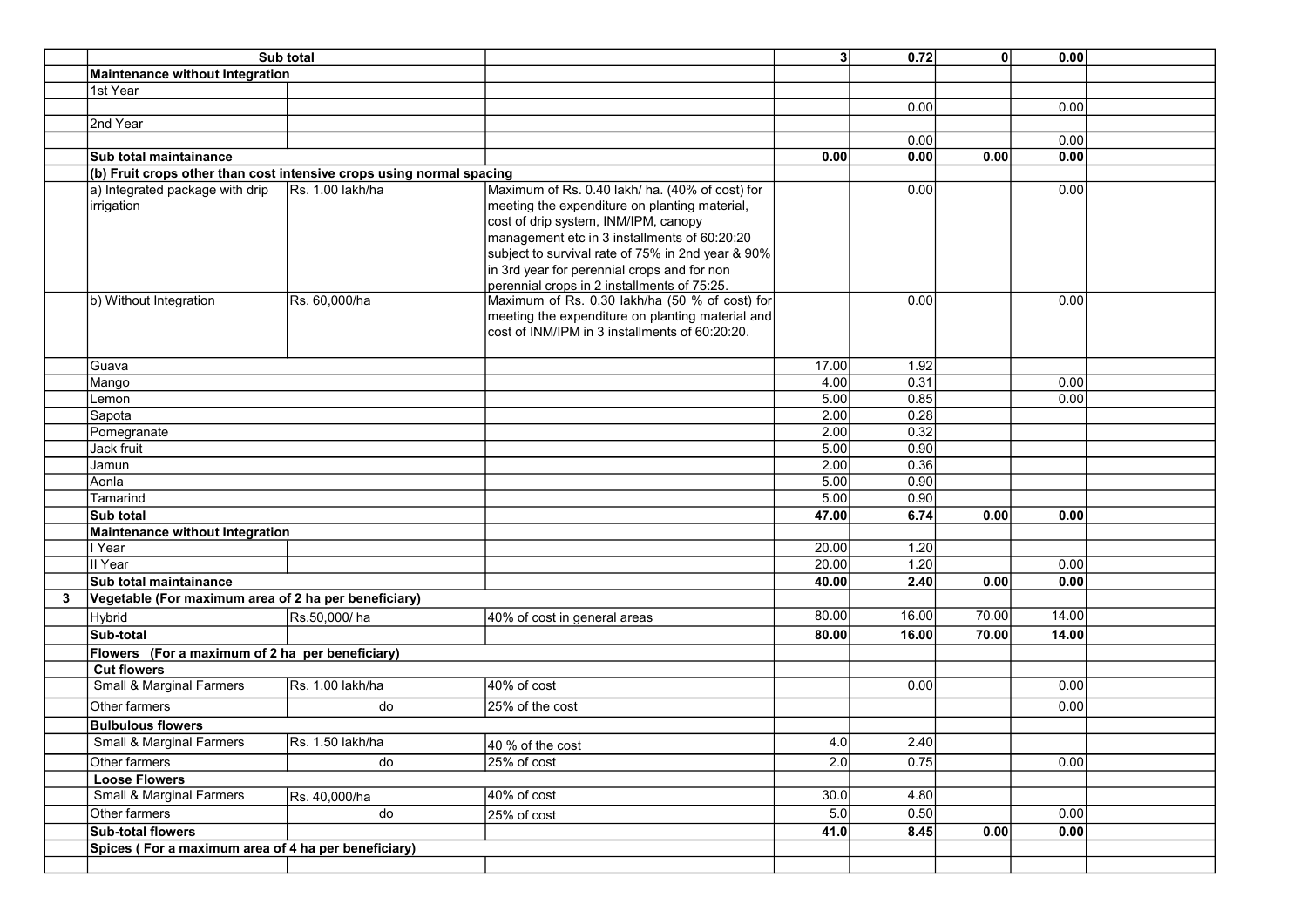|   | Seed spice and Rhizomatic<br>spices                  | Rs.30,000/ha         | Maximum of Rs. 12,000/- per ha. (40% of cost)<br>for meeting the expenditure on planting material                                                                                                                                                                                                                                                                                                                                                                        | 4              | 0.48  |              | 0.000 |  |
|---|------------------------------------------------------|----------------------|--------------------------------------------------------------------------------------------------------------------------------------------------------------------------------------------------------------------------------------------------------------------------------------------------------------------------------------------------------------------------------------------------------------------------------------------------------------------------|----------------|-------|--------------|-------|--|
|   |                                                      |                      | and cost of material for INM/IPM etc).                                                                                                                                                                                                                                                                                                                                                                                                                                   |                |       |              |       |  |
|   | <b>Perennial spices</b><br>(black pepper)            | Rs. 50,000/ha        | Maximum of Rs. 20,000/- per ha (@40% of cost)<br>for meeting the expenditure on planting material<br>and cost of material for INM/IPM etc.<br>For (i) and (ii) above, in the case of TSP areas,<br>Andaman and Lakshadweep Islands, assistance                                                                                                                                                                                                                           |                | 0.00  |              | 0.00  |  |
|   | Sub-total spices                                     |                      | will be $@$ 50% of cost.                                                                                                                                                                                                                                                                                                                                                                                                                                                 | $\overline{4}$ | 0.48  | 0.00         | 0.00  |  |
|   | Cashew                                               |                      |                                                                                                                                                                                                                                                                                                                                                                                                                                                                          |                |       |              |       |  |
|   | a) Integrated package with drip<br>irrigation        | Rs. 1.00 lakh/ha     | Rs. 0.40 lakh per ha (40% of cost) for meeting<br>the expenditure on planting material and cost of<br>material for drip system, INM/IPM etc) in 3<br>installments of 60:20:20 subject to survival rate<br>of 50% in second year and 90% in third year.                                                                                                                                                                                                                   |                | 0.00  |              | 0.00  |  |
|   | b) Without integration                               | Rs. 50,000/ha        | Rs.0.20 lakh per ha (40 % of cost) for<br>meeting the expenditure on planting material and<br>cost of material for INM/IPM in 3 installments of<br>60:20:20 subject to survival rate of 75% in<br>second year and 90% in third year for a<br>maximum area of 4 ha per beneficiary.<br>For (a) and (b) above, in the case of TSP areas,<br>Andaman & Nicobar and Lakshadweep Islands<br>assistance will be @ 50% of cost in 3<br>installments.                            | 10             | 1.20  |              | 0.00  |  |
|   | Cocoa                                                |                      |                                                                                                                                                                                                                                                                                                                                                                                                                                                                          |                |       |              |       |  |
|   | a) Integrated package with drip<br><i>irrigation</i> | Rs. 1.00 lakh/ha     | Rs. 0.40 lakh per ha (40% of cost) for meeting<br>the expenditure on planting material and cost of<br>material for drip system, INM/IPM etc) in 3<br>installments of 60:20:20 subject to survival rate<br>of 50% in second year and 90% in third year.                                                                                                                                                                                                                   |                | 0.00  |              | 0.00  |  |
|   | b) Without integration                               | Rs. 50,000/ha        | Rs.0.20 lakh per ha (40 % of cost) for<br>meeting the expenditure on planting material and<br>cost of material for INM/IPM in 3 installments of<br>60:20:20 subject to survival rate of 75% in<br>second year and 90% in third year for a<br>maximum area of 4 ha per beneficiary.<br>For (a) and (b) above, in the case of NE and<br>Himalayan States, TSP areas, Andaman &<br>Nicobar and Lakshadweep Islands assistance<br>will be $@$ 50% of cost in 3 installments. |                | 0.00  |              | 0.00  |  |
|   | Sub-total                                            |                      |                                                                                                                                                                                                                                                                                                                                                                                                                                                                          | 10             | 1.20  | $\mathbf{0}$ | 0.00  |  |
|   | <b>Grand Total Area Expansion</b>                    |                      |                                                                                                                                                                                                                                                                                                                                                                                                                                                                          | 255.50         | 47.60 | 120.00       | 23.75 |  |
| 4 | <b>Grand Total Area Expansion maintenance</b>        |                      |                                                                                                                                                                                                                                                                                                                                                                                                                                                                          | 142.00         | 9.09  | 0.00         | 0.00  |  |
| 5 | Mushrooms                                            |                      |                                                                                                                                                                                                                                                                                                                                                                                                                                                                          |                |       |              |       |  |
|   | <b>Production unit</b>                               |                      |                                                                                                                                                                                                                                                                                                                                                                                                                                                                          |                |       |              |       |  |
|   | <b>Public Sector</b>                                 | Rs. 20.00 lakh/ unit | 100% of the cost.                                                                                                                                                                                                                                                                                                                                                                                                                                                        | 1.0            | 20.00 |              | 0.00  |  |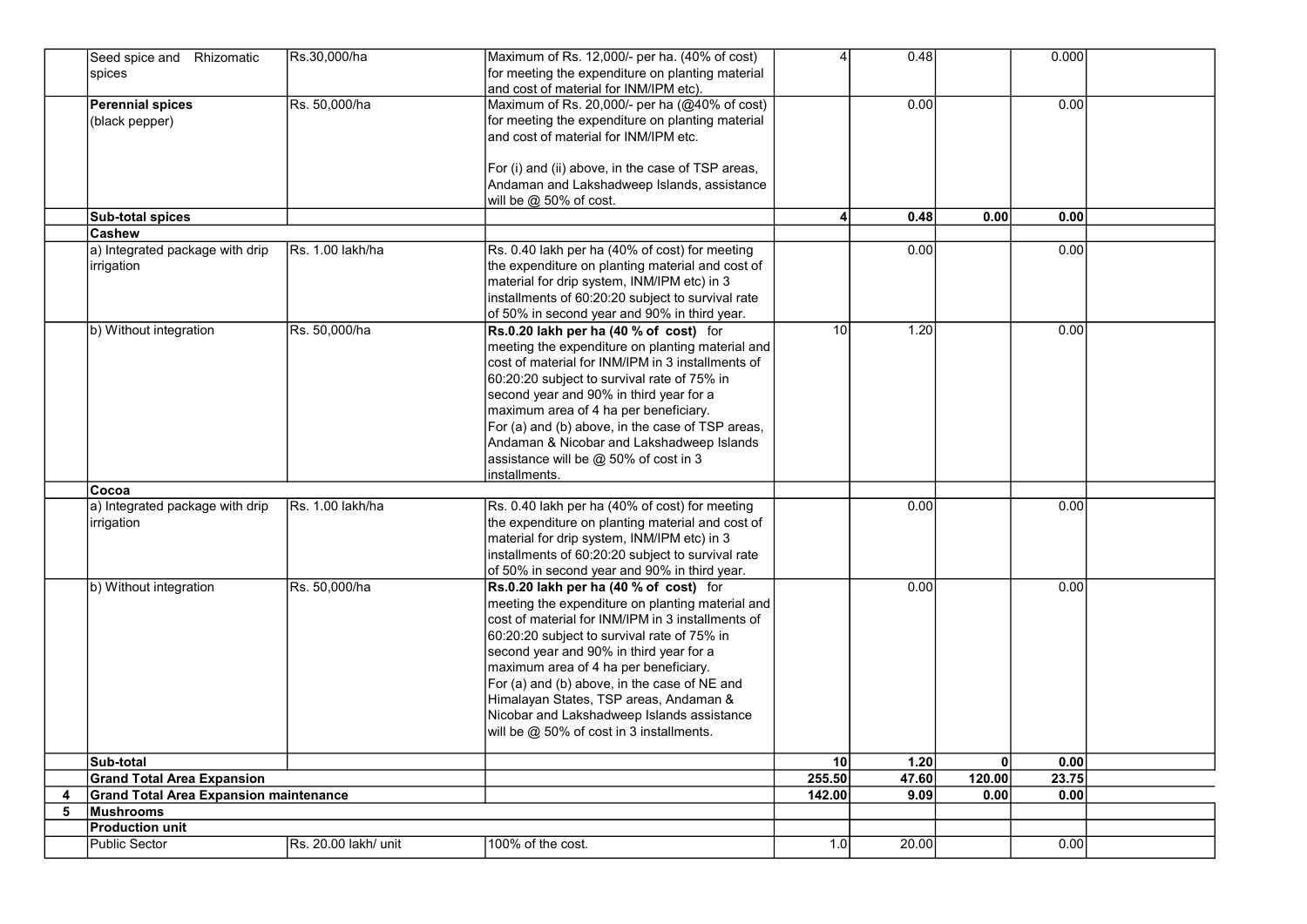|   | <b>Private Sector</b>                                                                                                                                        | Rs. 20.00 lakh/ unit                                                            | 40% of cost for private sector, for meeting the<br>expenditure on infrastructure, as credit linked<br>back ended subsidy. | 20.0           | 12.00 | 8.0 <sub>1</sub> | 20.00 |                                                           |
|---|--------------------------------------------------------------------------------------------------------------------------------------------------------------|---------------------------------------------------------------------------------|---------------------------------------------------------------------------------------------------------------------------|----------------|-------|------------------|-------|-----------------------------------------------------------|
|   | Spawn making unit                                                                                                                                            |                                                                                 |                                                                                                                           |                |       |                  |       |                                                           |
|   | <b>Public Sector</b>                                                                                                                                         | Rs. 15 lakh/ unit                                                               | 100% of the cost.                                                                                                         | 1.0            | 15.00 |                  | 0.00  |                                                           |
|   | <b>Private Sector</b>                                                                                                                                        | Rs. 15 lakh/ unit                                                               | 40% of cost for private sector, for meeting the<br>expenditure on infrastructure, as credit linked<br>back ended subsidy. | 2.0            | 2.00  |                  | 0.00  |                                                           |
|   | <b>Compost making unit</b>                                                                                                                                   |                                                                                 |                                                                                                                           |                |       |                  |       |                                                           |
|   | <b>Public Sector</b>                                                                                                                                         | Rs. 20.00 lakh/ unit                                                            | 100% of the cost.                                                                                                         |                | 0.00  |                  | 0.00  |                                                           |
|   | <b>Private Sector</b>                                                                                                                                        | Rs. 20.00 lakh/ unit                                                            | 40% of cost for private sector, for meeting the<br>expenditure on infrastructure, as credit linked<br>back ended subsidy. |                | 0.00  |                  | 0.00  |                                                           |
|   | <b>Sub-total mushrooms</b>                                                                                                                                   |                                                                                 |                                                                                                                           | 24.00          | 49.00 | 8.00             | 20.00 |                                                           |
| 6 | Rejuvenation/replacement of<br>senile plantation including<br>Canopy management. Mango                                                                       | Rs. 40,000/ha                                                                   | 50% of the total cost subject to a maximum of<br>Rs. 20,000/ha limited to two ha per beneficiary.                         | 5.00           | 1.00  |                  |       | 0.00 To be implemented<br>as per guidelines<br>circulated |
|   | Sub-total                                                                                                                                                    |                                                                                 |                                                                                                                           | 5              | 1.00  | 0                | 0.00  |                                                           |
| 7 | <b>Creation of Water resources</b>                                                                                                                           |                                                                                 |                                                                                                                           |                |       |                  |       |                                                           |
|   | <b>Community tanks</b>                                                                                                                                       |                                                                                 |                                                                                                                           |                |       |                  |       |                                                           |
|   | i) Community tanks/on farm ponds/on farm water reservoirs with use of plastic/RCC lining - (10 ha. of<br>command area, with pond size of 100m x 100m x 3m) - |                                                                                 |                                                                                                                           |                |       |                  |       |                                                           |
|   | Community tanks/on farm ponds/on farm water reservoirs with use of plastic/RCC lining                                                                        |                                                                                 |                                                                                                                           |                |       |                  |       |                                                           |
|   | Plain areas                                                                                                                                                  | Rs. 20.00 lakh in plain areas                                                   | 100% of cost for 10 ha command                                                                                            |                | 0.0   |                  | 0.0   |                                                           |
|   | Hilly areas.                                                                                                                                                 | Rs. 25 lakh/ unit for Hilly areas.                                              | 100% of cost for 10 ha command                                                                                            |                | 0.00  |                  | 0.00  |                                                           |
|   |                                                                                                                                                              | ii) Water harvesting system for individuals- for storage of water in 20mx20mx3m |                                                                                                                           |                |       |                  |       |                                                           |
|   | Plain areas                                                                                                                                                  | and                                                                             | Rs. 1.50 lakh/unit in plain areas 50% of cost. Maintenance to be ensured by the<br>beneficiary.                           | 5              | 3.8   | 6                | 4.5   |                                                           |
|   | Hilly areas.                                                                                                                                                 | Rs. 1.80 lakh/unit in hilly areas                                               | 50% of cost. Maintenance to be ensured by the<br>beneficiary.                                                             |                | 0.00  |                  | 0.00  |                                                           |
|   | Sub-total                                                                                                                                                    |                                                                                 |                                                                                                                           | 5 <sup>1</sup> | 3.75  | 61               | 4.50  |                                                           |
| 8 |                                                                                                                                                              | <b>Protected cultivation</b>                                                    |                                                                                                                           |                |       |                  |       |                                                           |
|   | a) Green House structure                                                                                                                                     |                                                                                 |                                                                                                                           |                |       |                  |       |                                                           |
|   | (b) Naturally ventilated system                                                                                                                              |                                                                                 |                                                                                                                           |                |       |                  |       |                                                           |
|   | (i) Tubular structure                                                                                                                                        | Rs.1060/Sq.m                                                                    | 50% of the cost limited to 4000 Sq.m per<br>beneficiary.                                                                  |                |       |                  | 0.00  |                                                           |
|   | Hilly areas.                                                                                                                                                 | Rs.1290/Sq.m                                                                    | do                                                                                                                        |                | 0.00  |                  | 0.00  |                                                           |
|   | (i) Tubular structure                                                                                                                                        | Rs. 935/Sq.m (>500 Sq. m up to<br>1008 Sq. m)                                   | 50% of the cost limited to 4000 Sq.m per<br>beneficiary.                                                                  | 0.10           | 4.68  |                  | 0.00  |                                                           |
|   | c) Plastic Mulching                                                                                                                                          |                                                                                 |                                                                                                                           |                |       |                  |       |                                                           |
|   | <b>Plastic Mulching</b>                                                                                                                                      | Rs. 32,000/ha                                                                   | 50% of the total cost limited to 2 ha per<br>beneficiary.                                                                 | 15.00          | 2.40  |                  |       |                                                           |
|   | Plastic Mulching                                                                                                                                             | Rs. 36,800/ha for hilly areas                                                   | 50% of the total cost limited to 2 ha per<br>beneficiary.                                                                 |                | 0.00  |                  | 0.00  |                                                           |
|   | d) Shade Net House                                                                                                                                           |                                                                                 |                                                                                                                           |                |       |                  |       |                                                           |
|   | i) Tubular structure                                                                                                                                         | Rs. 710/Sq.m                                                                    | 50% of cost limited to 4000 Sq.m per<br>beneficiary.                                                                      | 1.00           | 3.55  | 1.00             | 3.55  |                                                           |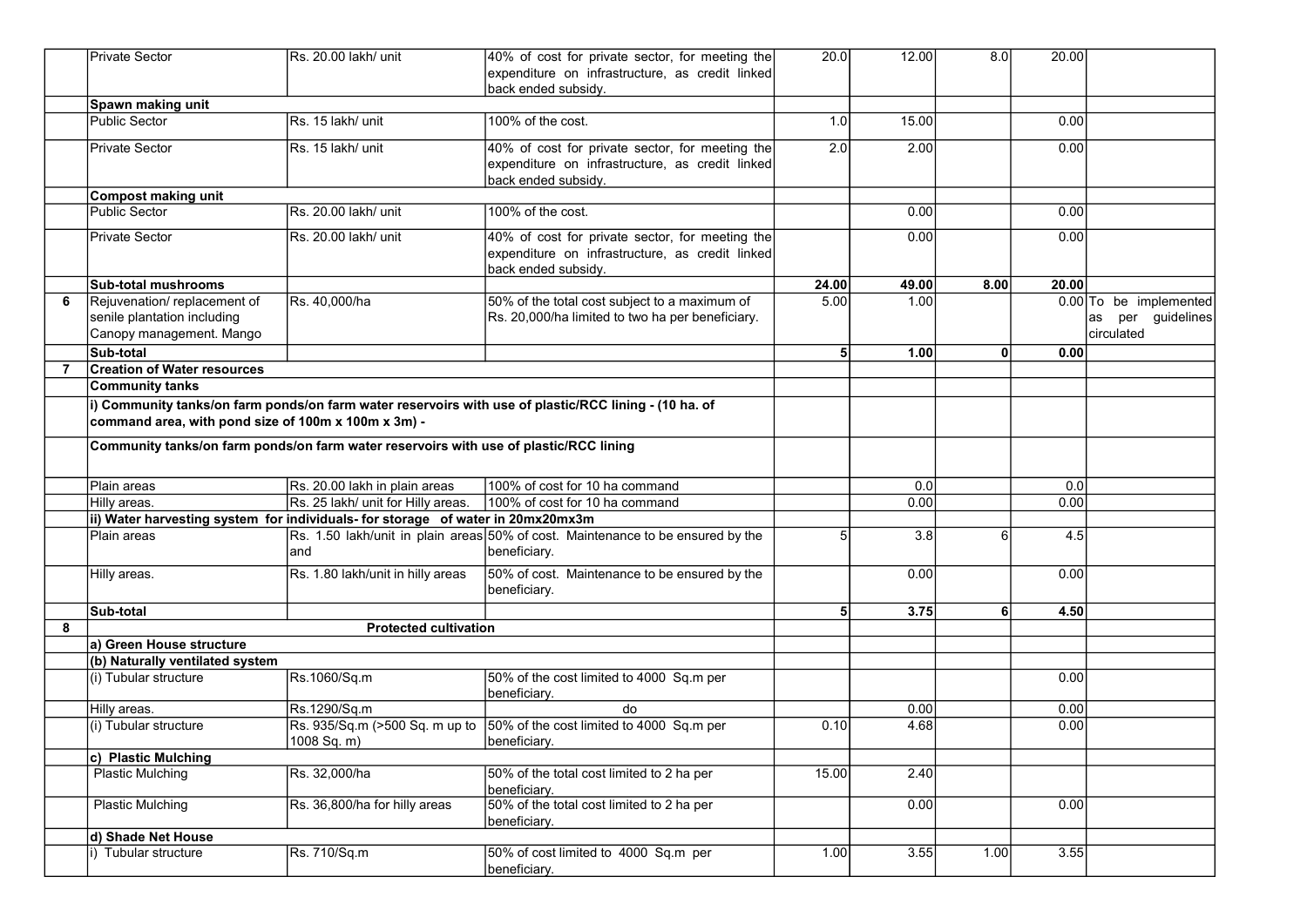|    | Sub-total protected cultivation                                                                |                                                                                               |                                                                                                                                                                                                                                                                      |       | 10.63 | 1.00         | 3.55  |                                                                                                                 |
|----|------------------------------------------------------------------------------------------------|-----------------------------------------------------------------------------------------------|----------------------------------------------------------------------------------------------------------------------------------------------------------------------------------------------------------------------------------------------------------------------|-------|-------|--------------|-------|-----------------------------------------------------------------------------------------------------------------|
| 9  | Promotion of Integrated Nutrient Management(INM)/ Integrated Pest Management (IPM)             |                                                                                               |                                                                                                                                                                                                                                                                      |       |       |              |       |                                                                                                                 |
|    | Sub-total INM / IPM                                                                            |                                                                                               |                                                                                                                                                                                                                                                                      | 0l    | 0.00  | $\mathbf{0}$ | 0.00  |                                                                                                                 |
| 10 | <b>Adoption Organic Farming</b>                                                                |                                                                                               |                                                                                                                                                                                                                                                                      |       |       |              |       |                                                                                                                 |
|    | iii) Vermi compost Units /organic input production unit                                        |                                                                                               |                                                                                                                                                                                                                                                                      |       |       |              |       |                                                                                                                 |
|    | i) Vermi compost Units                                                                         | Rs.1,00,000/ unit for permanent<br>structure and Rs. 16,000/unit for<br><b>HDPE Vermibed.</b> | 50% of cost conforming to the size of the unit of<br>30'x8'x2.5' dimension of permanent structure to<br>be administered on pro-rata basis. 50% of cost<br>conforming to the size of 96 cft (12'x4'x2') and IS<br>15907:2010 to be administered on pro-rata<br>basis. | 20    | 5.80  | 30           |       | 15.00 Designs para meter<br>of HDPE beds will<br>conformer to<br><b>BIS</b><br>(IS)<br>standards<br>15907:2010) |
|    | ii) Vermibeds                                                                                  | do                                                                                            | do                                                                                                                                                                                                                                                                   |       | 0.001 |              | 0.00  |                                                                                                                 |
|    | Sub-total                                                                                      |                                                                                               |                                                                                                                                                                                                                                                                      | 20.00 | 5.80  | 30.00        | 15.00 |                                                                                                                 |
| 11 | Pollination support through beekeeping                                                         |                                                                                               |                                                                                                                                                                                                                                                                      |       |       |              |       |                                                                                                                 |
|    | Production of nucleus stock<br>(Public sector)                                                 | Rs. 20.00 lakh                                                                                | 100% of the cost.                                                                                                                                                                                                                                                    |       | 0.00  |              | 0.00  |                                                                                                                 |
|    | Production of bee colonies by Rs. 10.00 lakh<br>bee breeder                                    |                                                                                               | 40% of cost for producing min. of 2000 colonies /<br>vear                                                                                                                                                                                                            |       | 0.00  |              | 0.00  |                                                                                                                 |
|    | Honey bee colony                                                                               | Rs.2000/colony of 8 frames                                                                    | 40% of cost limited to 50 colonies / beneficiary.                                                                                                                                                                                                                    | 200   | 1.60  |              | 0.00  |                                                                                                                 |
|    | Hives                                                                                          | Rs 2000/ per hive.                                                                            | 40% of cost limited to 50 colonies / beneficiary.                                                                                                                                                                                                                    | 200   | 1.60  |              | 0.00  |                                                                                                                 |
|    | Equipment including honey<br>extractor (4 frame), food grade<br>container (30 kg), net, etc.   | Rs. 20,000/set                                                                                | 40% of the cost limited to one set per beneficiary.                                                                                                                                                                                                                  | 30    | 2.40  |              | 0.00  |                                                                                                                 |
|    | Sub-total                                                                                      |                                                                                               |                                                                                                                                                                                                                                                                      | 430   | 5.60  | 0.00         | 0.00  |                                                                                                                 |
| 12 | <b>Horticulture Mechanization</b>                                                              |                                                                                               |                                                                                                                                                                                                                                                                      |       |       |              |       |                                                                                                                 |
|    | Power Knapsack sprayer/power<br>operated Taiwan sprayer (12-16<br>Its Capcity)                 |                                                                                               |                                                                                                                                                                                                                                                                      |       |       |              |       |                                                                                                                 |
|    | a) General                                                                                     | 0.062 lakh per unit                                                                           | Subject to a maximum of Rs.0.03 lakh/unit for<br>general category farmers, and in the case if SC,<br>ST, Small & Marginal farmers, women farmers<br>and beneficiaries in NE states, subject of a<br>maximum of Rs. 0.038 lakh/unit                                   | 20    | 0.60  | 20           | 0.60  |                                                                                                                 |
|    | b) SC/ ST etc                                                                                  | 0.062 lakh per unit                                                                           | Subject to a maximum of Rs.0.03 lakh/unit for<br>general category farmers, and in the case if SC,<br>ST, Small & Marginal farmers, women farmers<br>and beneficiaries in NE states, subject of a<br>maximum of Rs. 0.038 lakh/unit                                   | 91    | 3.46  | 83           | 3.16  |                                                                                                                 |
|    | Sub-total                                                                                      |                                                                                               |                                                                                                                                                                                                                                                                      | 111   | 4.06  | 103          | 3.76  |                                                                                                                 |
|    | 13 Technology Dissemination<br>through demonstration/ Front<br><b>Line Demonstration (FLD)</b> | Rs. 25.00 lakh                                                                                | 75 % of cost in farmers' field and 100% of cost in<br>farms belonging to Public Sector, SAUs etc. No<br>change                                                                                                                                                       |       | 21.00 |              |       | Project to be<br>submitted                                                                                      |
|    |                                                                                                | Sub-total                                                                                     |                                                                                                                                                                                                                                                                      | 2.00  | 21.00 | 0.00         | 0.00  |                                                                                                                 |
| 14 |                                                                                                | INTEGRATED POST HARVEST MANAGEMENT                                                            |                                                                                                                                                                                                                                                                      |       |       |              |       |                                                                                                                 |
|    | Pack house / On farm<br>collection & storage unit                                              | Rs. 4.00 lakh/unit with size of<br>9Mx6M                                                      | 50% of the capital cost.                                                                                                                                                                                                                                             |       | 6.00  | 3            | 6.00  |                                                                                                                 |
|    | Sub-total                                                                                      |                                                                                               |                                                                                                                                                                                                                                                                      | 3.00  | 6.00  | 3.00         | 6.00  |                                                                                                                 |
| 15 | <b>Project Based activities</b>                                                                |                                                                                               |                                                                                                                                                                                                                                                                      |       |       |              |       |                                                                                                                 |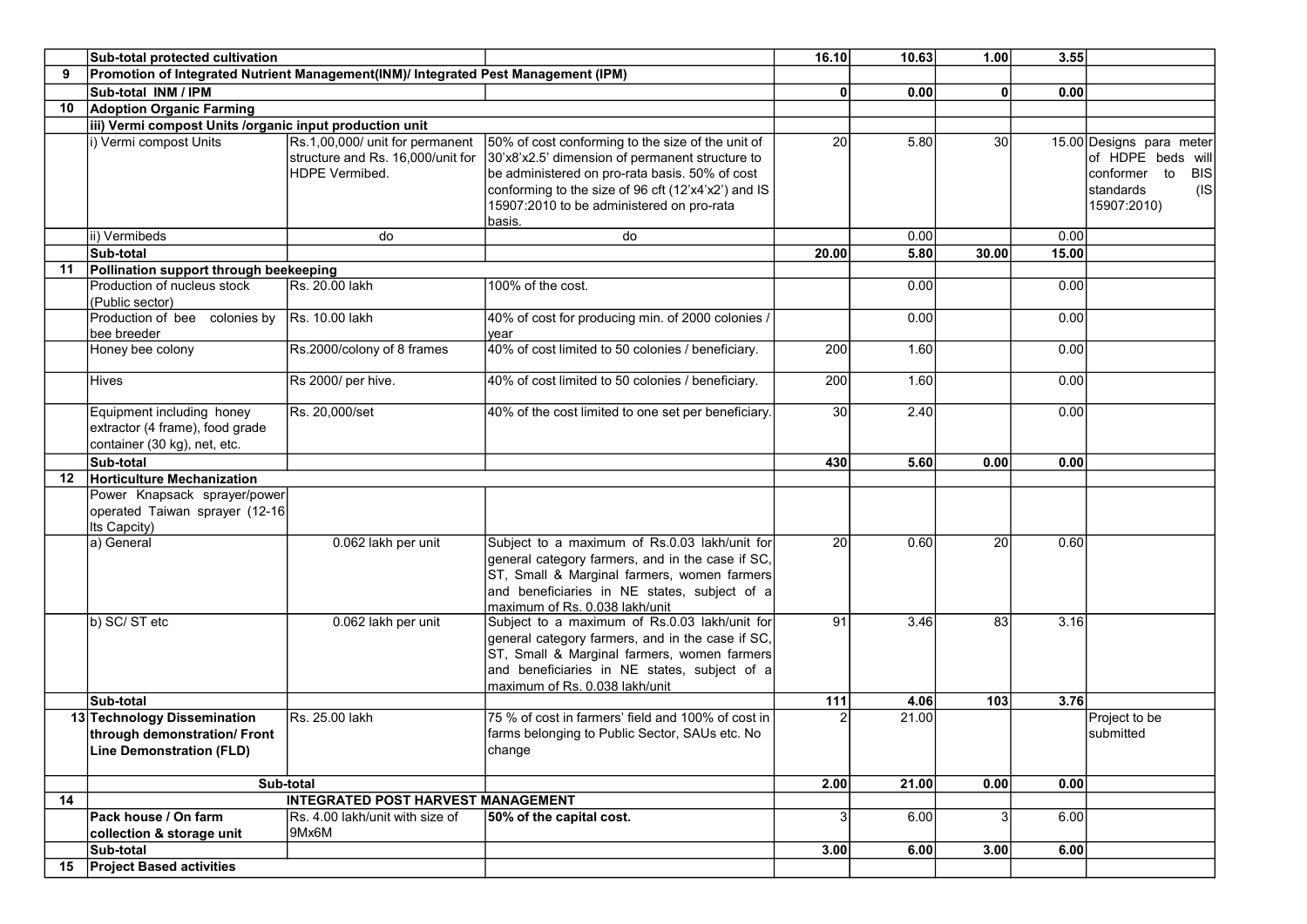|     | Integrated Supply Chain                                                         | 10% of outlay                                                                                                                                         | 50% of cost, based on project proposal.                                                                                                                |                 |       |      |      |                                 |
|-----|---------------------------------------------------------------------------------|-------------------------------------------------------------------------------------------------------------------------------------------------------|--------------------------------------------------------------------------------------------------------------------------------------------------------|-----------------|-------|------|------|---------------------------------|
| jj. | Integrated Cold Chain Supply System                                             |                                                                                                                                                       |                                                                                                                                                        |                 |       |      |      |                                 |
|     | a) General Area                                                                 | Project Based. Project should<br>comprise of minimum two<br>components listed under C.1 to<br>C.13 above,<br>with maximum cost of<br>Rs. 600.00 lakh. | Credit linked back-ended subsidy @ 35% of the<br>cost of project in general areas and 50% of cost<br>in case Hilly & Scheduled areas, per beneficiary. |                 |       |      |      |                                 |
|     | b) Hilly Area                                                                   | Project Based. Project should<br>comprise of minimum two<br>components listed under C.1 to<br>C.13 above,<br>with maximum cost of<br>Rs. 600.00 lakh. | Credit linked back-ended subsidy @ 35% of the<br>cost of project in general areas and 50% of cost<br>in case Hilly & Scheduled areas, per beneficiary. |                 | 0.00  |      |      |                                 |
| iii | <b>Food processing units</b>                                                    | Rs. 800 lakh/unit                                                                                                                                     | Credit linked back ended capital investment<br>assistance of 50% of cost in the States of J&K,<br>Himachal and Uttarakhand                             |                 | 0.00  |      |      |                                 |
| iv  | <b>Centre of Excellence</b>                                                     | Rs.1000.00 lakh/ centre                                                                                                                               | 100% of cost to public sector. This can be<br>established through bi-lateral co-operation also.                                                        |                 |       |      |      |                                 |
| 16  | Human Resource Development (HRD)                                                |                                                                                                                                                       |                                                                                                                                                        |                 |       |      |      |                                 |
|     | <b>Skill Development</b>                                                        |                                                                                                                                                       |                                                                                                                                                        |                 | 0.00  |      | 0.00 |                                 |
|     | <b>HRD</b> for Supervisors &<br>Entrepreneurs                                   | Rs. 20.00 lakh / unit                                                                                                                                 | 100% of the cost in first year.  In subsequent<br>years, cost of infrastructure not to be claimed.                                                     |                 | 0.00  |      | 0.00 |                                 |
|     | <b>HRD</b> for Gardeners                                                        | Rs. 15.00 lakh / unit                                                                                                                                 | 100% of the cost.                                                                                                                                      |                 | 0.00  |      | 0.00 |                                 |
|     |                                                                                 | <b>Training of farmers</b>                                                                                                                            |                                                                                                                                                        |                 |       |      |      |                                 |
|     | Within the State                                                                | Rs. 1000/day per farmer<br>including transport                                                                                                        | 100% of the cost.                                                                                                                                      | 500             | 4.00  |      | 0.00 |                                 |
|     | Outside the state                                                               | Project based as per actual.                                                                                                                          | 100% of the cost.                                                                                                                                      | 100             | 3.00  |      | 0.00 |                                 |
|     |                                                                                 | (e) Exposure visit of farmers                                                                                                                         |                                                                                                                                                        |                 |       |      |      |                                 |
|     | Outside the State                                                               | Project based as per actual.                                                                                                                          | 100% of the cost.                                                                                                                                      | 100             | 3.001 |      | 0.00 |                                 |
|     | Outside India                                                                   | Rs. 4.00 lakh / participant                                                                                                                           | Project Based. 100% of air/rail travel cost.                                                                                                           |                 | 0.00  |      |      | 0.00 Project to be<br>submitted |
|     |                                                                                 | Training / study tour of technical staff/ field functionaries                                                                                         |                                                                                                                                                        |                 |       |      |      |                                 |
|     | Within the State                                                                | Rs.300/day per participant plus<br>TA/DA, as admissible                                                                                               | 100% of the cost.                                                                                                                                      |                 | 0.00  |      | 0.00 |                                 |
|     | Within the State                                                                | Rs.300/day per participant plus<br>TA/DA, as admissible                                                                                               | 100% of the cost                                                                                                                                       | 100             | 3.00  |      |      |                                 |
|     | Study tour to progressive States/<br>units (group of minimum 5<br>participants) | Rs.800/day per participant plus<br>TA/DA, as admissible                                                                                               | 100% of the cost.                                                                                                                                      | $\overline{50}$ | 3.00  |      | 0.00 |                                 |
|     | Outside India                                                                   | Rs. 6.00 lakh / participant                                                                                                                           | 100% of the cost on actual basis.                                                                                                                      |                 | 0.00  |      |      | 0.00 Project to be<br>submitted |
|     | Sub-total                                                                       |                                                                                                                                                       |                                                                                                                                                        | 850.00          | 16.00 | 0.00 | 0.00 |                                 |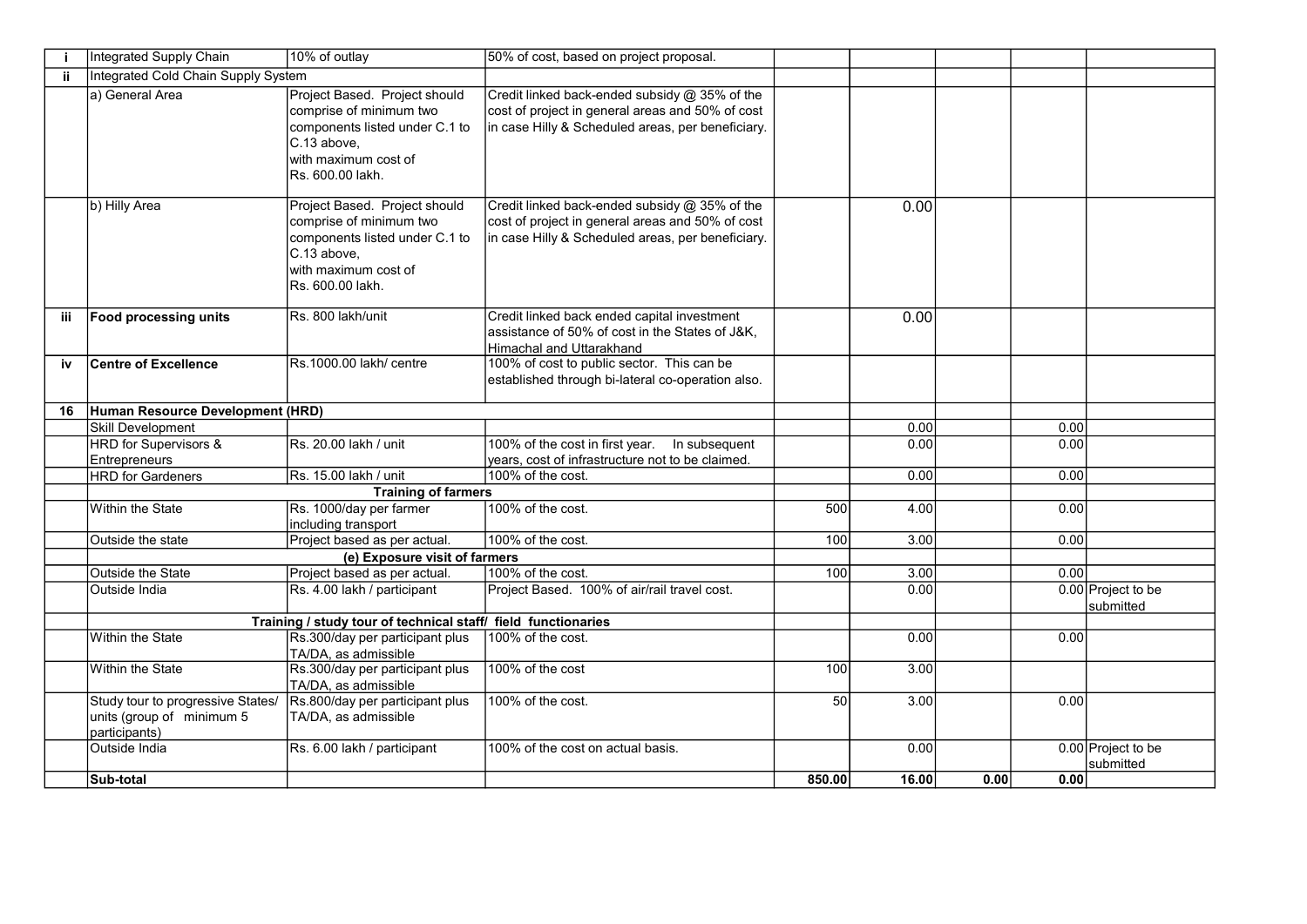| 17 | Promotion of Farmer Producers                                                                       | As per norms issued by SFAC.                               | As per norms issued by SFAC from time to time. |                 |       |        |                   |  |
|----|-----------------------------------------------------------------------------------------------------|------------------------------------------------------------|------------------------------------------------|-----------------|-------|--------|-------------------|--|
|    | Organization/ FPO/FIG Farmer                                                                        |                                                            |                                                |                 |       |        |                   |  |
|    | Interest Groups of 15-20                                                                            |                                                            |                                                |                 |       |        |                   |  |
|    | farmers/20 ha, Growers                                                                              |                                                            |                                                |                 |       |        |                   |  |
|    | Associations and tie up with                                                                        |                                                            |                                                |                 |       |        |                   |  |
|    | Financial Institution and                                                                           |                                                            |                                                |                 |       |        |                   |  |
|    | Aggregators.                                                                                        |                                                            |                                                |                 |       |        |                   |  |
| 18 | <b>ESTABLISHMENT OF MARKETING INFRASTRUCTURE FOR HORTICULTURAL PRODUCE</b>                          |                                                            |                                                |                 |       |        |                   |  |
|    | <b>Static/Mobile Vending Cart/</b>                                                                  | Rs. 30,000/ unit                                           | 50% of total cost.                             | 10 <sup>1</sup> | 1.50  | 6      | 0.90              |  |
|    | platform with cool chamber.                                                                         |                                                            |                                                |                 |       |        |                   |  |
|    | Sub-total                                                                                           |                                                            |                                                | 10.00           | 1.50  | 6.00   | 0.90              |  |
|    |                                                                                                     |                                                            |                                                |                 | 1.50  |        | 0.90              |  |
| 19 | <b>Total Marketing Infrastructure</b><br><b>SPECIAL INTERVENTIONS</b>                               |                                                            |                                                | 10.00           |       | 6.00   |                   |  |
|    |                                                                                                     |                                                            |                                                |                 |       |        |                   |  |
|    | Innovative interventions not                                                                        | 10% of outlay                                              | 50% of cost, based on project proposal.        |                 |       |        |                   |  |
|    | covered under any GOI schemes                                                                       |                                                            |                                                |                 |       |        |                   |  |
|    | Value Chain Analysis                                                                                | 10% of outlay                                              | 50% of cost, based on project proposal.        |                 |       |        |                   |  |
|    | Distribution of Plastic crates                                                                      | Rs.20.00 lakh                                              | 50% of cost, based on project proposal.        |                 |       | 500.00 | 0.69              |  |
|    |                                                                                                     |                                                            |                                                |                 |       |        |                   |  |
|    | Hydrophonics and Aerophonics                                                                        |                                                            |                                                |                 |       |        |                   |  |
|    | Permanent Pandal                                                                                    |                                                            |                                                |                 |       |        |                   |  |
|    | Sub-total                                                                                           |                                                            |                                                | 0.00            | 0.00  | 500.00 | 0.69              |  |
| 20 | Other Components (Awareness, Survey etc.)                                                           |                                                            |                                                |                 |       |        |                   |  |
|    | Institutional Strengthening,                                                                        | Project based                                              | 100% assistance.                               |                 | 8.00  |        | 0.00              |  |
|    | hire/purchase of vehicles,                                                                          |                                                            |                                                |                 |       |        |                   |  |
|    | hardware/software                                                                                   |                                                            |                                                |                 |       |        |                   |  |
|    |                                                                                                     | Seminars, conferences, workshops, exhibitions, Kisan Mela, |                                                |                 |       |        |                   |  |
|    | International level                                                                                 | Rs. 7.50 lakh per event.                                   | 100% of cost per event of 4 days, on pro rata  |                 | 0.00  |        | 0.00              |  |
|    |                                                                                                     |                                                            | basis.                                         |                 |       |        |                   |  |
|    | National level                                                                                      | Rs. 5.00 lakh per event.                                   | 100% of cost per event of two days.            |                 | 0.00  |        | 0.00              |  |
|    | State level                                                                                         | Rs. 3.00 lakh /event                                       | 100% assistance subject to a maximum of        |                 | 0.00  |        | 0.00              |  |
|    |                                                                                                     |                                                            | Rs.3.00 lakh per event of two days.            |                 |       |        |                   |  |
|    | District level                                                                                      | Rs. 2.00 lakh / event                                      | 100% assistance subject to a maximum of        |                 | 0.00  |        | 0.00              |  |
|    |                                                                                                     |                                                            | Rs.2.00 lakh per event of two days.            |                 |       |        |                   |  |
|    | Information dissemination                                                                           | Rs. 0.40 lakh/ block                                       | 100% of cost.                                  |                 | 0.001 |        | 0.001             |  |
|    | through publicity, printed                                                                          |                                                            |                                                |                 |       |        |                   |  |
|    | literature etc and local                                                                            |                                                            |                                                |                 |       |        |                   |  |
|    | advertisements                                                                                      |                                                            |                                                |                 |       |        |                   |  |
|    | Development of technology                                                                           | Rs. 1.00 lakh/ district                                    | 100% of Cost                                   |                 | 0.00  |        | 0.00              |  |
|    | packages in electronic form to be                                                                   |                                                            |                                                |                 |       |        |                   |  |
|    | shared through IT network                                                                           |                                                            |                                                |                 |       |        |                   |  |
|    | Seminars, conferences, workshops, exhibitions, Kisan Mela, horticulture shows, honey festivals etc. |                                                            |                                                |                 |       |        |                   |  |
|    | State level                                                                                         | Rs. 3.00 lakh /event                                       | 100% assistance subject to a maximum of        | 3               | 5.50  |        | 1.00 <sub>l</sub> |  |
|    |                                                                                                     |                                                            | Rs.3.00 lakh per event of two days.            |                 |       |        |                   |  |
|    | Information dissemination                                                                           | Rs. 0.40 lakh/block                                        | 100% of cost                                   | 5               | 2.00  |        |                   |  |
|    | through publicity, printed                                                                          |                                                            |                                                |                 |       |        |                   |  |
|    | literature etc and local                                                                            |                                                            |                                                |                 |       |        |                   |  |
|    | ladvertisements                                                                                     |                                                            |                                                |                 |       |        |                   |  |